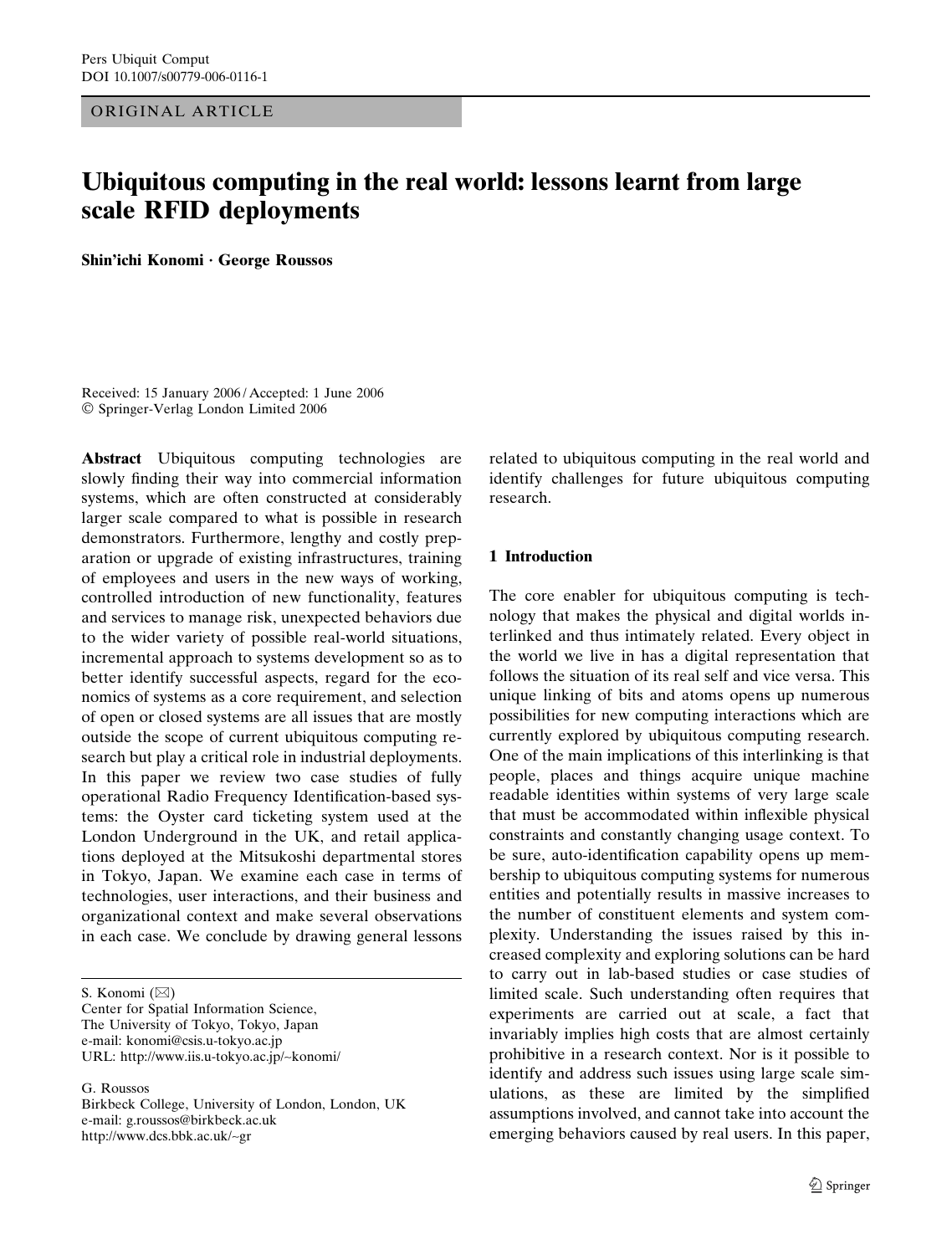we attempt to record early experiences with commercial uses of ubiquitous computing technologies at scale with a view to extracting useful lessons that can only be gained in real world deployments.

Both systems discussed in this paper depend on Radio Frequency Identification (RFID), one of the earliest technologies to effect this physical/digital coupling and to support transparent automatic identification. Although there are ubiquitous computing research efforts currently underway to explore alternative auto-identification technologies that may provide considerable advantages using more powerful processing capabilities and holding capacity, RFID is readily available today at relatively low cost and has already found numerous applications. In particular, there are several applications employing RFID as a core component, which regularly support large numbers of users—two such systems are the focus of this paper. In both cases, the real world imposes a number of conditions that are not often addressed when research is conducted with reduced scale models and we put particular emphasis on stresses and constraints placed on these systems by practical, commercial, regulatory and market considerations.

Full-scale commercial implementations of ubiquitous computing technologies can provide considerable insights into their use since—rather than making assumptions about the structure of their operational context and supporting infrastructure—such systems must consider and adhere to the requirements and actual conditions of real operational environments. One such requirement of considerable impact is that new ubiquitous computing system components must be introduced so as to interoperate with existing and legacy (physical and information) systems already in place and must measure and regulate their impact on existing infrastructure so as not to catastrophically disrupt the capability of the organization to provide services. Other considerations include the possible need for organizational changes required to accommodate and indeed to benefit from the new capabilities for service provision, and of course how to balance cost against business benefits and the technological capability of the company and its suppliers. This view of ubiquitous computing situated within a market environment can offer a more realistic context for research in ubiquitous computing, in particular it can help frame future work so as to better meet the needs of the real world.

The two case studies that we consider in this paper are the Prestige project run by Transport for London which developed, deployed and operates RFID-based ticketing across the metropolitan public transport network in London, UK; and the consumer-facing retail implementation of item-level RFID for high value apparel products at the Mitsukoshi department stores in Tokyo, Japan. First we examine the particulars of each case and then we attempt to draw common lessons from both cases, which have implications for ubiquitous computing in a more general context.

# 2 The Prestige project

Prestige is the name used by Transport for London to refer to their ongoing activities to develop new ticketing and service infrastructures across the metropolitan public transport network in London, UK. The project was initiated in 1998 and has succeeded in designing and implementing a comprehensive overhaul of the legacy system which has been in place since the 1980s across all modes of public transport within the commuter area of the city of London. Interestingly for the current discussion, Prestige identified the use of Radio Frequency Identification (RFID) as the key technology on which to develop its new solution, the so-called Oyster card, which is used to provide access and collect payment for the use of the Metro system. As a result of this decision, Transport for London currently operates the largest implementation of RFID, which is used daily by more than 5 million commuters in their trips.

In the following sections we first discuss the motivation for this project and in particular the service and business drivers behind the choice of RFID. Then we examine the rationale behind the technical and operational solutions selected for RFID deployment and how they achieve the required balance between business and performance requirements. We conclude with a discussion of the lessons learnt and how they relate to current research in ubiquitous computing.

## 2.1 Business and service considerations

Until the early 1980s commuters had to pay separately for each mode of transport that they used as the bus network, the Tube and commuter railways employed separate systems. This situation inevitably produced considerable inconvenience as it introduced significant delays due to the requirement to use multiple travel passes when exchanging means of transport. An integrated ticket, commonly called the Travelcard, was introduced for the first time in 1981 to cover the bus and the Underground, and was extended in 1985 to include mainline railways. Travelcards are still in use today but have several core limitations since they are based on magnetic strip technology.

In 2000, the Greater London Authority integrated all public transport services including the buses, the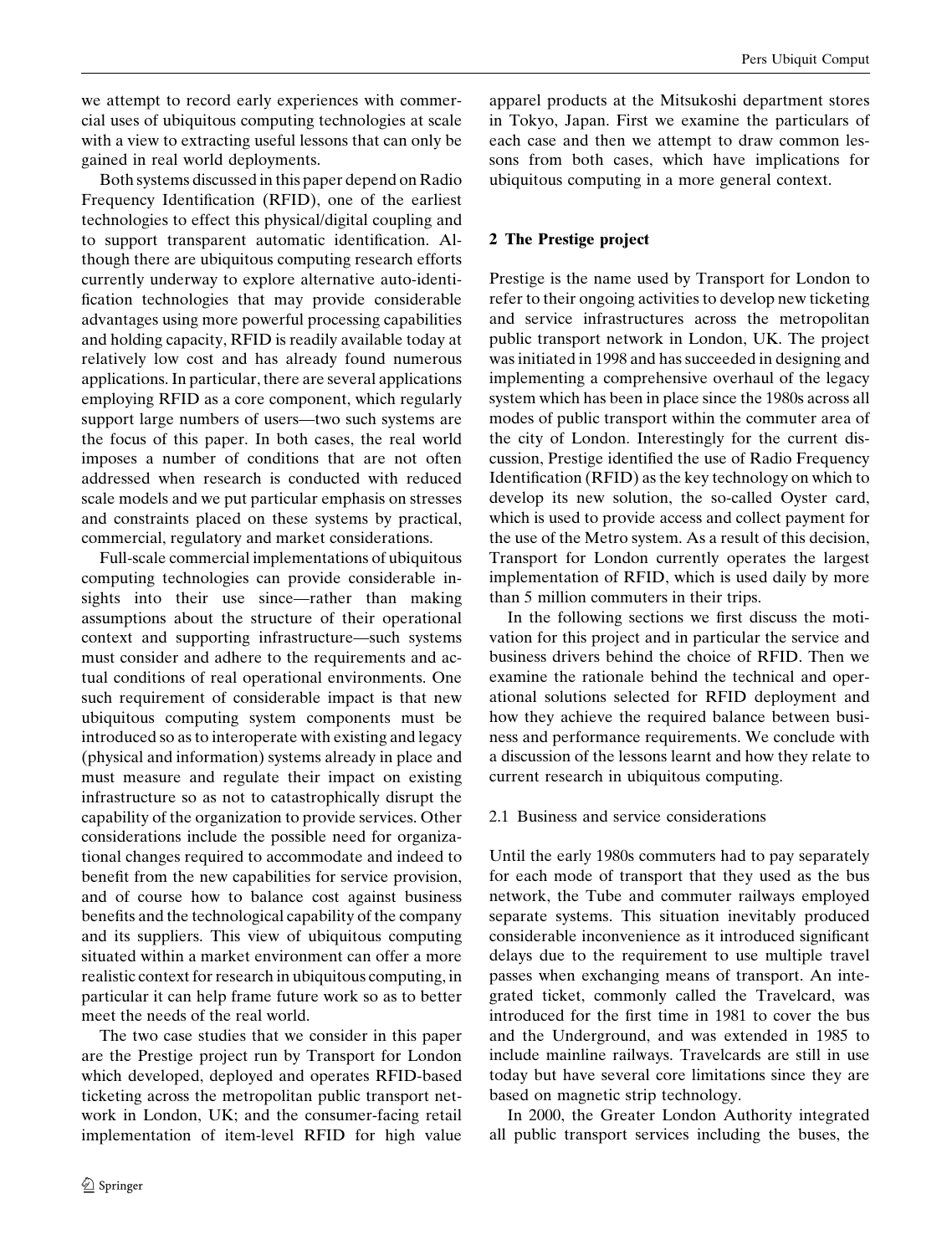Underground, the Docklands Light Railway, the Croydon Tramlink and the London River Services, into a single organization named Transport for London (TfL). This was the first step towards a unified, tightly coordinated and efficient metropolitan transport system. The role of the TfL is exactly the management of transport services across the city and its main priority is to build the infrastructure that can support the city's rapid expansion in the coming decades. As a measure of the complexity of the task it should be noted that management of the London Underground services alone involves approximately 500 trains at peak times, 253 stations owned (275 served), over 12,000 staff and numerous engineering assets. Moreover, the London Underground is in continuous operation since 1863 and as such it has inherited a variety of assets that have been created using legacy technologies but cannot be completely or concurrently overhauled due to the disruption this would cause to the operation of the system

Public transport is a critical component of the urban infrastructure of any city and its uninterrupted running depends heavily on it [\[4](#page-14-0)]. In London in particular, public transport accounts for 36% of the 27 million journeys made on an average day and grows steadily at a 15% annual rate. This growth compares favorably against private transport, which increases at the much slower rate of just over 1% (since 2000), especially taking into account the fact that the population growth is just below 3% during the same time. Travel by London residents is primarily within greater London as nearly half of all trips taken are within this area and two-thirds either started or ended there. The importance of public transport becomes even more evident if we look at the number of people entering central London: on an average weekday (in 2004) 1 million people entered this area during the morning peak time (7 am–10 am). Of these, 88% used some form of public transport, with bus and Underground traffic on the increase and a slight decrease in rail compared against previous years. At the same time, road traffic remains almost constant since 1999, with a small reduction in total traffic for major roads (motorways and principal roads) and an increase on minor roads.

TfL was also given the task to work closely with the private sector using a new model for collaboration, the so-called Public Private Partnerships (PPP). This approach was (and still is) viewed as an efficient way to mitigate critical service and operational inefficiencies that exist within the transport system. These shortcomings have been the result of more than two decades of underinvestment and limited attempts to modernization, which have significantly deteriorated the quality of services offered. The perceived advantage of PPP is in the use of private sector companies that are seen as better positioned to deliver improved performance through access to specialist technical resources, greater financial certainty and more efficient use of financial resources, project management skills, and knowledge of good industry practice in whole-life asset stewardship. PPPs are implemented as Private Finance Initiative (PFI) contracts that define the responsibilities and roles of the private and public sector partners. Prestige is one of three such PFI partnerships developed by TfL and is focused specifically on improvements in the operation of the London commuter system and to implement infrastructures that can guarantee higher service levels that can cope with the expected growth in commuter numbers.

One area where potential efficiency improvements can be achieved is in streamlining ticketing, thus reducing the time required to access trains. Improvements can be made in self-service ticketing (for example in the operation of credit card processing facilities by passengers without the involvement of staff) and payment, faster entry and exit and better transportation between the gates and the platform. These improvements are the core of the Prestige project with a number of additional objectives identified. Reduction of ticket counterfeiting and ''fare dodging'' in particular, costs operators 5–6 million British pounds on average each year.

Upgrades in all aspects of the entry and transfer subsystems are expected to cost over 250 million British Pounds over a 30 year period of which only about 10% is associated with the implementation of RFID technology. Clearly, the cost of the technology itself in this case can be easily facilitated and indeed it could be self-financed to some extent by the gains due to the reduction in fraud.

#### 2.2 Balancing requirements and capabilities

Travelcard ticketing is based on magnetic strips which are printed on branded heavy paper cards carrying the TfL watermarks. Ticket vending machines accept payment in exchange for magnetic strip tickets that store the appropriate information representing allowed trips on the network. Tickets must then be inserted into dedicated slots at the gates at the beginning and end of a trip, to allow the read-write units to confirm that the passenger is entitled to travel. In both cases, Travelcard tickets must be read and written using suitable electromechanical devices installed in ticket vending machines and at gates or turnstiles at each station.

The Travelcard can decrease the amount of time spent by passengers in transactions, but the rate at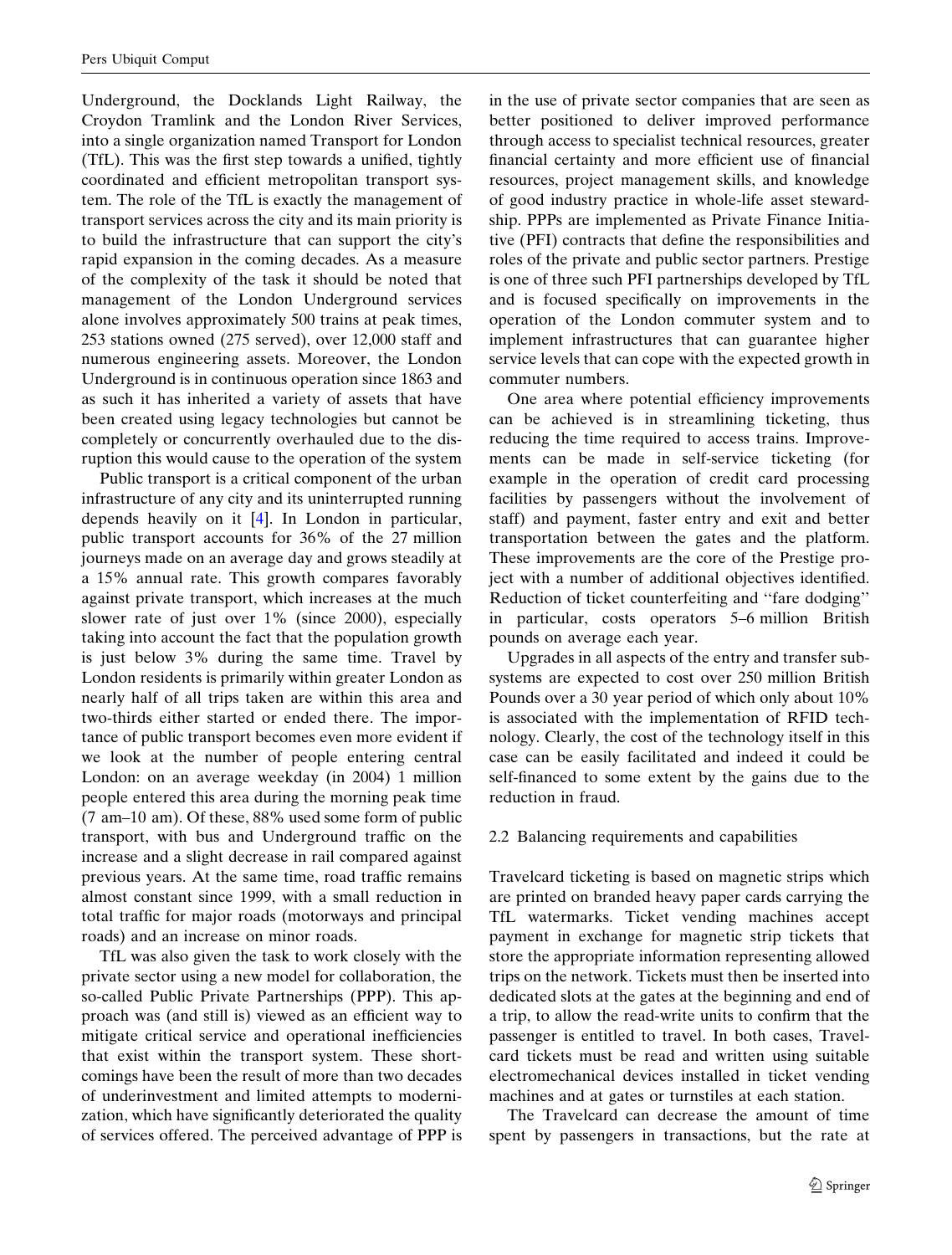Pers Ubiquit Comput

<span id="page-3-0"></span>which passengers pass through the turnstiles is somewhat lower than when using manual ticketing methods. The reason for this is that magnetic strip tickets require specific placement of the card so that proper contact with the reader head is made [[5\]](#page-14-0). This implies in turn that in the vast majority of turnstile designs the card must be inserted into a read-write unit and then recovered after a short but noticeable time period. The aggregate time required to insert and retrieve the ticket results in a slower process to gain entry.

Furthermore, the tickets themselves are printed on flexible material with limited durability and are thus prone to faults. This is particularly so when tickets are stored without a protective cover, which is common practice for single journey or daily passes. A variety of external factors (creases due to unintended folding, water, oily residues and so forth) can easily prevent the reader unit from accurately retrieving the stored data in which case manual intervention from staff is required either to operate the gate after visual verification of the ticket or for the provision of replacements.

Magnetic strip ticketing has another drawback in that—depending on the particular design—it is relatively easy to produce counterfeits. This is less of an issue for read-only cards or for systems that operate at increased coercivity levels but adoption of either of these options leads to much less flexible system. Another problem with magnetic strip technology is that read-write units require the use of mechanical rotating parts (to swipe the magnetic strip) and are thus subject to relatively frequent failures and require frequent maintenance.

#### 2.2.1 User interaction

The Prestige project elected to replace Travelcard-type ticketing with RFID which was viewed as the technology that can deliver the required performance improvements. RFID systems only require that the card and the read-write unit be in close proximity thus eliminating the need for the card to be inserted into a unit for precise positioning. A suitable reader-writer unit can be placed in any of a number of convenient locations on the ticket vending machines or the gates, for example on the top of the entry doors at easy reach for the majority of the passengers as seen Fig. 1. Moreover, the card itself can be made out of durable strong plastic which reduces wear and tear of the card and significantly reduces reading errors. This fact results in considerably shorter times required to operate the turnstiles.

The collocation of both magnetic and RFID cards readers on the same gating equipment and the fact that both magnetic and RFID cards have the same size gave



Fig. 1 Location of RFID units on entry gates: RFID readers have circular yellow reading areas. The entry slot for magnetic cards is also visible on the vertical surface of the gate

rise initially to some interesting behavior. One of the pre-public release findings of the Prestige project was that passengers used to Travelcard tickets frequently inserted their new Oyster cards into the slot of the magnetic strip reader, which compressed and damaged the card. Subsequently a provision was made so that the plastic enclosure of the RFID chip be able to withstand at least 100 such events.

Although RFID cards can be operated at a distance and thus do not require contact between the reader and the tag antenna, in practice two considerations also had to be factored into an appropriate design and the associated selection of reading range. First, it must always be clear which card is presented to which gate by which passenger to ensure that correct charges are applied, even in locations where gate density is high resulting in a large number of individuals using the system concurrently and at close proximity to each other. To achieve this effect the range of the system was restricted to only a few centimeters, a choice which provided the desired effect. Second, cards must be read and updated with very high accuracy which implies good placement of the card antenna within the field created by the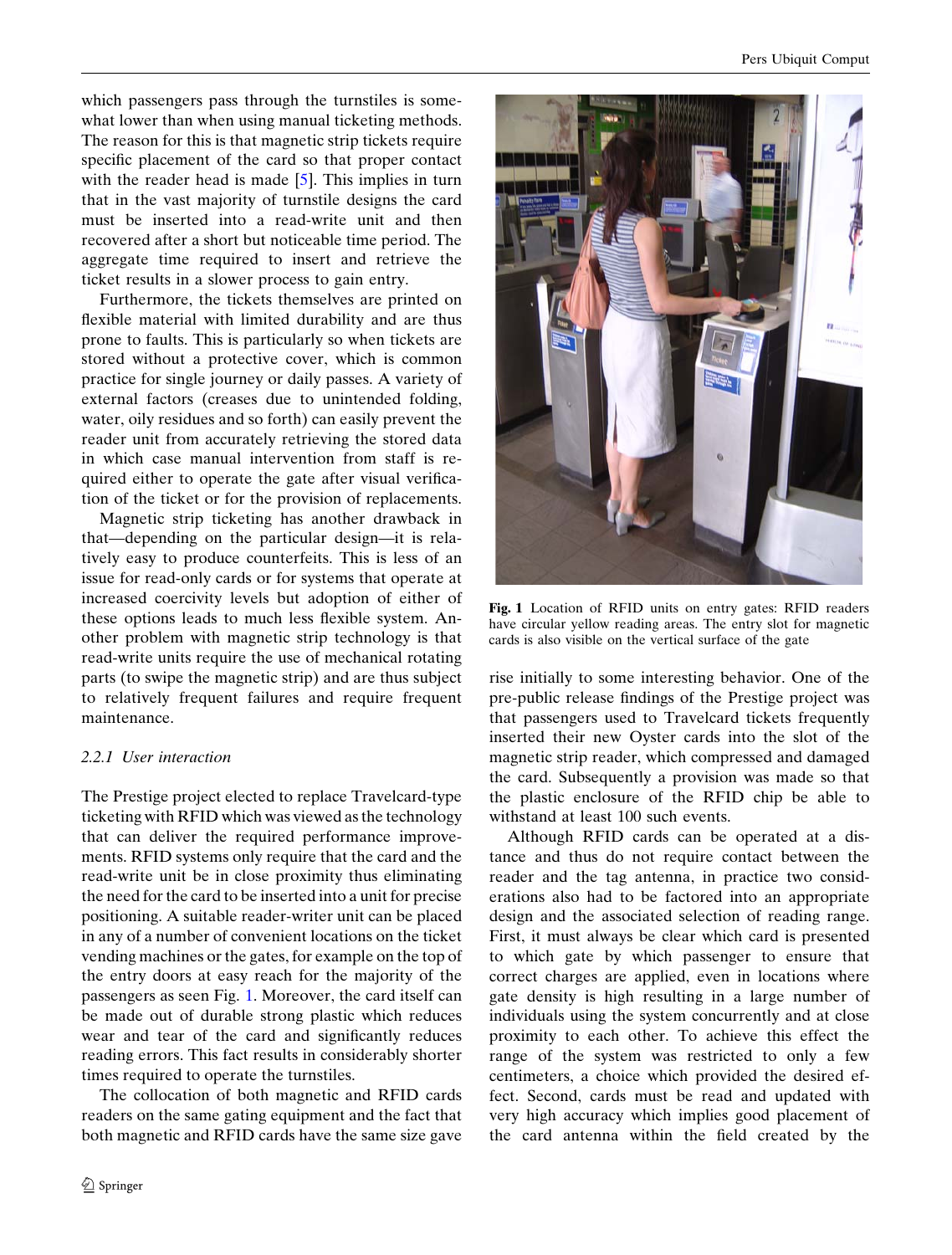reader. A well know limitation of RFID systems is that when the plane defined by the coils of the tag antenna is approximately perpendicular to the field created by the reader, then the coupling effect is weak and leads to failure to charge the RFID chip. In pre-production trials with the system, such erroneous use of the card was observed far more frequently than expected likely due to the location of the Oyster card reader on the gates, leading to indeterminate transactions. As a result usage guidance provided by TfL suggests that the card is ''touched in and out'' with the card placed flat on the reader (cf. Fig. [1](#page-3-0)). Despite the fact that contact is not required, touching the card guarantees that the orientation of the antenna is appropriate and a successful read or write very likely. Even so, one of the non-operational hardest problems that still remain is verification that the card is fully up-to-date, an issue discussed further below.

A clear advantage of the new RFID-based approach is the considerable reduction in time required from the point of entry to the station until the arrival on the platform. The new ticket validation process has led to reductions of approximately 3–4 s which has in turn led to cancellation of the gate bottleneck and thus higher throughput and less congestion as passengers are distributed more evenly along the system. This has been one of the major successes of the system in terms of service improvement. The time benefits of this technology are even more evident in buses: in the past it has been impractical to operate magnetic strip readwrite equipment on buses and as a consequence ticket issue and validation of passes was carried out manually by the driver. The small form factor and the lack of any mechanical parts in the reader have made viable the use of the Oyster card in this case and have accelerated the ticketing process which is now conducted automatically. In the longer term, the introduction of the current system is expected to have even more significant implications for busses in particular as it allows the possibility to operate cashless carriers with security and safety gains.

From a usability perspective, the biggest success of the Oyster card seems to be what Brian Dobson of the Prestige project calls the *fumble factor*: "before, with magnetic, you're taking it out of your wallet, you're putting it through the gate, you're picking it up and you just don't have to do that anymore. So the fumble factor was a major service offering and probably the biggest reason people use it, because it's so easy to use and you can re-use it.'' Indeed, together with the financial attraction these two factors seem to be the most useful aspects of the card for passengers, that it need not be taken out of a wallet and that it can be used without wearing off for long periods of time.

Another system design challenge common between Prestige and other documented ubiquitous computing technologies that provide some degree of ''transparent'' operation, is how to best provide feedback of successful or unsuccessful operations to the passenger. Again, the emphasis in Prestige has been on support of the highest possible throughput which in this case implies that feedback should be simple and unambiguous. The Oyster system uses sound and simple red or green LEDs to provide confirmation of successful authorization as well as embedded displays in the gates and on ticketing machines for more complex interactions. In this way, access authorization is separated from general travel management and payment issues: the former is optimized for speed and is carried out using simple feedback and the later is designed with ease of use and adequate information provision in mind.

## 2.2.2 Information management and networking

Another advantage of RFID cards is that they have significantly higher information holding and processing capacity. This extra capability makes it possible in addition to storing and retrieving the code that describes the class of ticket (and thus allowed trips) to uniquely identify each individual card and its owner, the exact value stored on the card and to maintain the record of the most recent travel history on the card itself. The last feature in particular can be used to improve system robustness.

The availability of unique identifiers that can pinpoint a specific card also allows preventing fare evasion. Unique identifiers are used in combination with suitable cryptographic protocols to authenticate a card to the system, and to provide a unique key for each card and thus provide protection of the communication between the card and the reader thus making the construction of counterfeits very hard overall. Moreover, unique card codes also imply that specific cards can be singularly recognized and associated with activities that violate the rules of acceptable use. Such cards can be subsequently hotlisted thus preventing the passengers that carry then from entering the system. Management of hotlists is an interesting aspect of the system: lists are downloaded to gates and bus ticketing equipment which carry out locally the verification of the access credentials presented by the cards. The lists are refreshed daily to include new card IDs that have been found in violation and are reviewed regularly to remove cards that have appeared inactive for longer periods. This strategy does not completely guarantee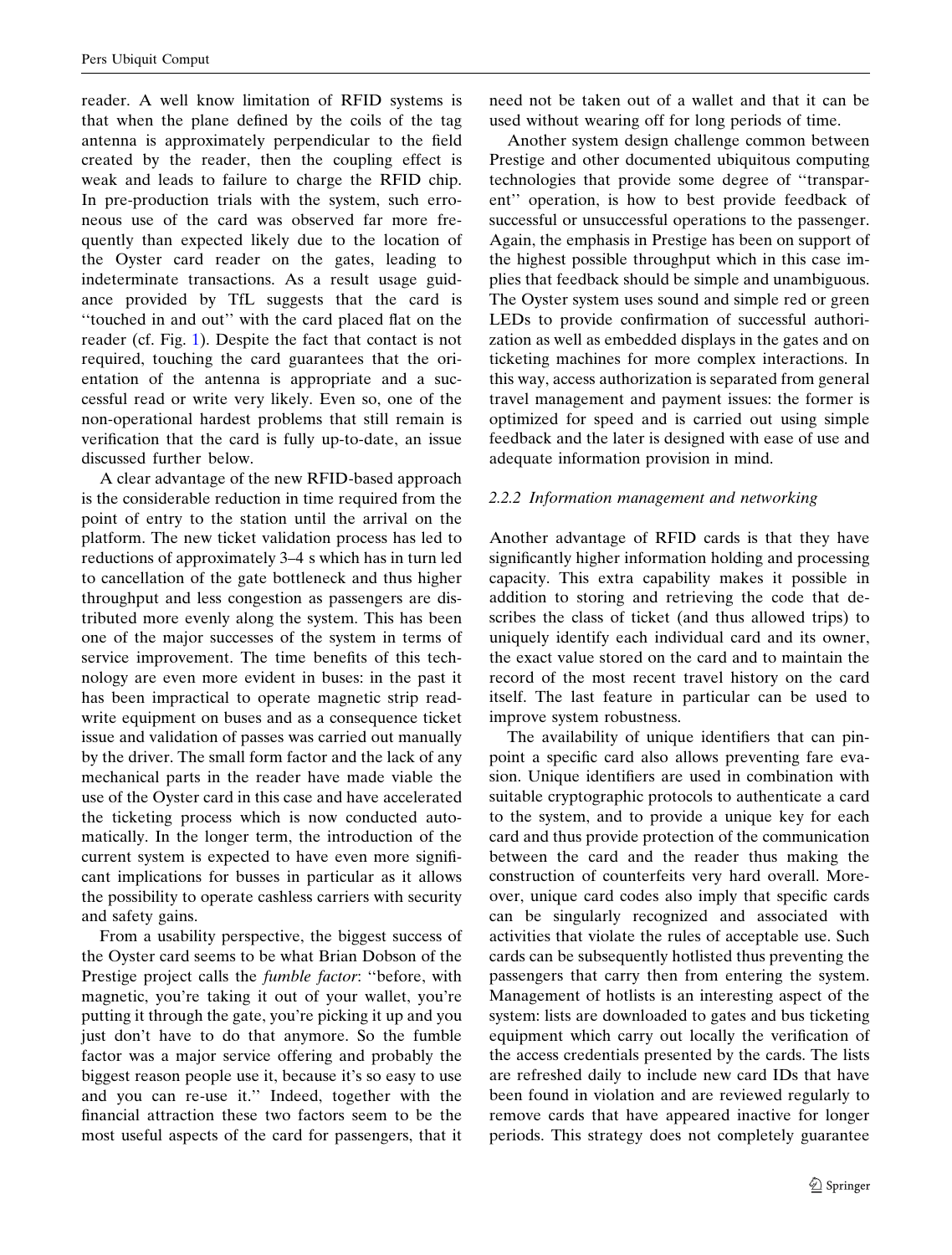the elimination of fare evasion by well organized and determined commuters who are committed to perform complex usage patterns employing multiple cards. Nevertheless, it does provide a good compromise in the context of overall risk management approach adopted by the system and fits well with the system design philosophy which gives precedence to robustness and failure tolerance.

Indeed, system design driven by appropriate risk management considerations is a tactic employed consistently by the Prestige project. Notably, a core design tradeoff relates to balancing system survivability against its ability to authenticate users accurately and provide access to transport services even when the card management back-end becomes unavailable. In this case, the transport system as a whole will continue to operate for at least seven days without any noticeable disruption to passengers at the minor additional risk of increased unauthorized access. This design decision has had great success until now and in practice the system has been operating without any high-profile or large scale disruptions for several years.

The main ingredient that has guaranteed such undisrupted operation is the heavy use of caching and replication architectures at all system levels. The Oyster card itself employs its extra storage capacity—in addition to the unique identifiers and in some cases some personal identification data—to hold records of the most recent read-write events observed and the active value of the ticket. Even in cases when read-write errors lead to indeterminate transactions, the back-end system can resolve the situation and instruct gating equipment to restore the card into a valid state at subsequent interactions. While this opens up a small window of opportunity for fare dodgers the financial impact would be localized and still compares favorably against the magnetic strip system. The success of this approach is also highlighted by the fact that since the introduction of the Oyster, revenue under similar traffic conditions has been increased by 10% and at the same time ticket inspectors have been reassigned to alternative control points.

A complication that in smaller installations of RFID is a mere annoyance or can be addressed effectively through longer user training (which is not an option here given the scale of this system) is that RFID cards despite being successful in authenticating passengers who gain access to the system, may fail to confirm the successful update of the transaction history maintained on the card itself with the new trip details due to synchronization errors. This happens with some regularity and results in an increased degree of uncertainty regarding the status of the system. This problem has been addressed by differing the processing of indeterminate transactions to the back-end that can make a better job at establishing the true status of the system as it can view the totality of the sequence of recorded transaction and the local status of the card is discarded in subsequent writes.

# 2.2.3 Fraud

One of the main business drivers for the introduction of the Oyster card has been the reduction in fraud. This requirement must be balanced against performance since a system that would completely guarantee that fraud is not possible would inevitably incur a very high computational overhead. This overhead can easily outweigh the performance gained from the introduction of RFID. The combination of multi-level caching (at the gate, station, back-end and analytics layers of the system) and hotlisting at entry and exit points provides a compromise that both provides good performance and limits the opportunities for fraud within affordable levels—in practice no significant violations have been identified in the years of operation of the RFID system. At the same time, offline activities including cross-checking of all transactions and verification at the back-end ensures delayed, albeit accurate, identification of deviant situations.

# 2.2.4 System scale

At its current state the Prestige system has created the largest RFID-based systems in operation today incorporating over 13,000 readers in 273 stations and 8,000 buses with over 4 million cards used on a regular basis as of the time of writing. Another 2,600 RFID readers are installed in external retail points, primarily newsagents. The successful implementation of a system of this size required a long period of planning and preparation that lasted over 6 years, with distinct incremental phases that built on top of each other. This prolonged period of preparation has been critical for the success of the project since it allowed for the management of the impact of the new technology on existing systems, particularly sufficient time to build up capacity and thus prevent consumer demand from overflowing the system. Internal corporate processes also benefited by allowing sufficient time for lessons learnt in earlier phases of the project to be applied to later stages. This phased approach also allowed staff and customers to become first familiar and then confident in using the new system. Specifically, large scale London-wide problems that would inevitably become high profile and damage passenger confidence have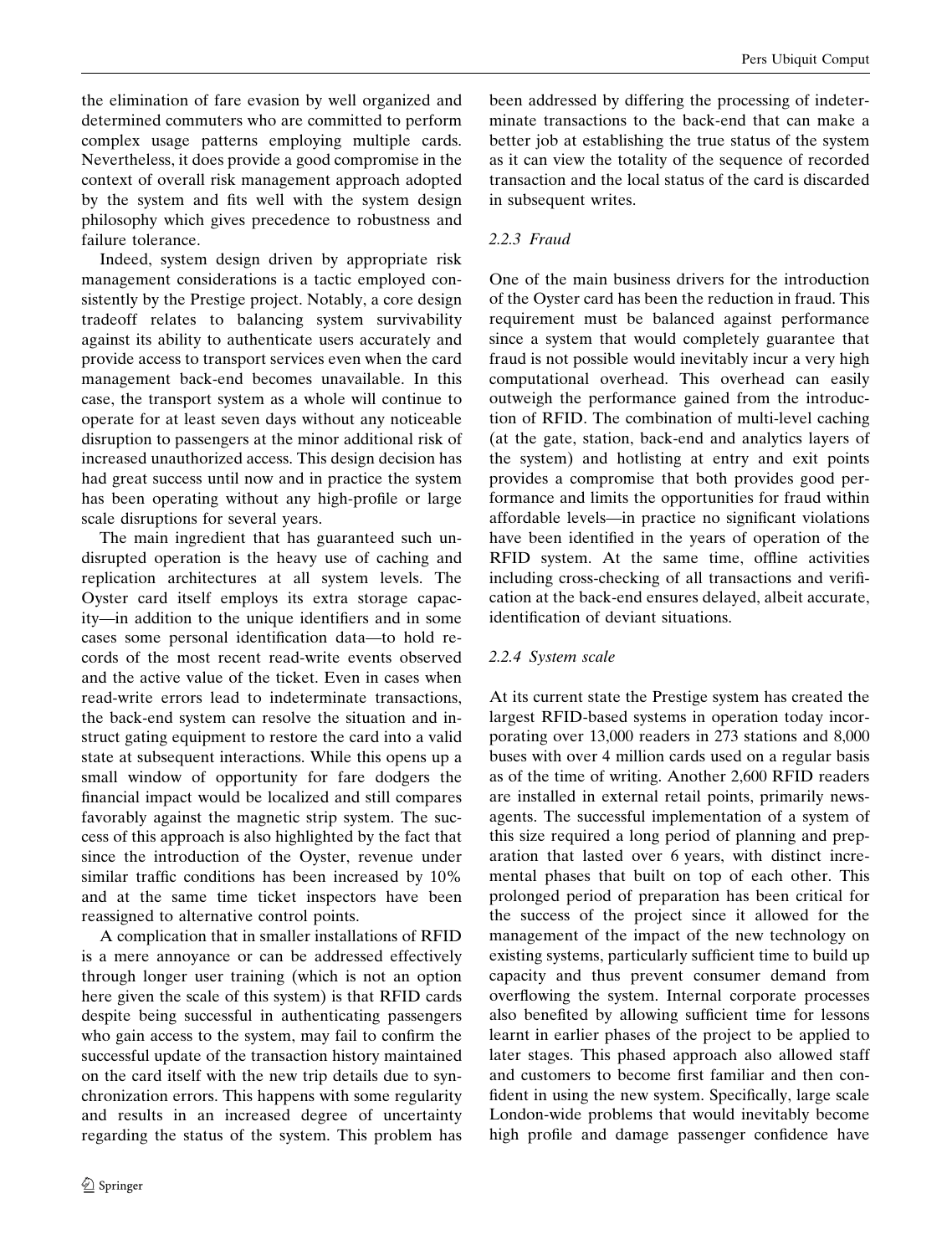

Fig. 2 a Phased introduction of the ticketing, gate and back-end technologies for the Prestige project (Dobson S6). b Number of Oyster cards in circulation growth (S10). Courtesy of Brian Dobson at TfL

been avoided further building public confidence in the system. Finally, as no comparable RFID system in terms of scale has been built before, the phased introduction of functionality allowed for the identification of errors or system limitations that became evident only at full system scale testing but do not appear in limited testing phases of the project. Figure 2 shows the timescales of the different project phases and the growth of the number of cards in circulation.

#### 2.3 Lessons learnt

Having discussed the context and some of the features of Prestige in the previous section, we now turn our attention to lessons learnt from this project. In particular, we examine issues related to privacy protection and organizational changes that have been required.

#### 2.3.1 Privacy protection

Unlike other studies with RFID-based consumer systems [\[3](#page-14-0), [9\]](#page-14-0) the Oyster project has been neither criticized by privacy groups nor phased significant consumer reactions. Quite the contrary, it appears that the system has been adopted easily and is trusted across most segments of the user population. Compared against privacy-related user requirements for similar systems recorded in past studies, it appears that all elements of common user concerns have been addressed effectively. Firstly, different ticketing schemes allow for differing amounts of information to be collected so as groups of consumers with different levels of sensitivity in issues of privacy can use different types of tickets at no extra cost. For example, the pre-pay version of the Oyster card can be used completely anonymously or at least as anonymous as cash payments. The only downside in anonymous use is that when it is lost the remaining credit on the card cannot be recovered in the same way that lost cash cannot be retrieved.

Secondly, TfL has a clear organizational identity which is well understood and trusted by the general public. Since only TfL-operated machines can read and write the cards it is always clear who is the transacting party in all consumer interactions, and there is full clarity about the purpose and the use of the collected data. More importantly, there is no ambiguity regarding situations when the cards are actually read and data recorded for further processing. TfL has put considerable effort to take advice on appropriate safeguards of complaint use of personal data, to clarify the use of data collected and more importantly to implement appropriate measures to process the data in accordance with the Data Protection directive.

Finally, the factor that is most commonly identified as the most critical for the success of a system that employs personal data, namely the balance between loss of privacy and perceived benefit, seems to have been addressed and the solution selected appears to be proportional and acceptable to commuters. Indeed, the system offers considerable advantages in terms of convenience in buying tickets and gaining access to the system (Dobson's fudge factor) at a restricted loss of personal data which is directly comparable to that of credit card use. While many researches have and are debating the relative merits of different strategies and models for dealing with the economics of privacy [[1\]](#page-14-0) it seems that TfL with Oyster has already identified a practical and viable tradeoff within its niche that is widely acceptable to the public.

## 2.3.2 Organizational issues

The second lesson learnt from the Oyster system is that while technology can be developed and deployed relatively speedily, the organizational and stakeholder issues require much longer time frames for successful strategies to emerge. To this end, a guiding principle that proved successful in Prestige is to set significant and realistic targets that require a limited number of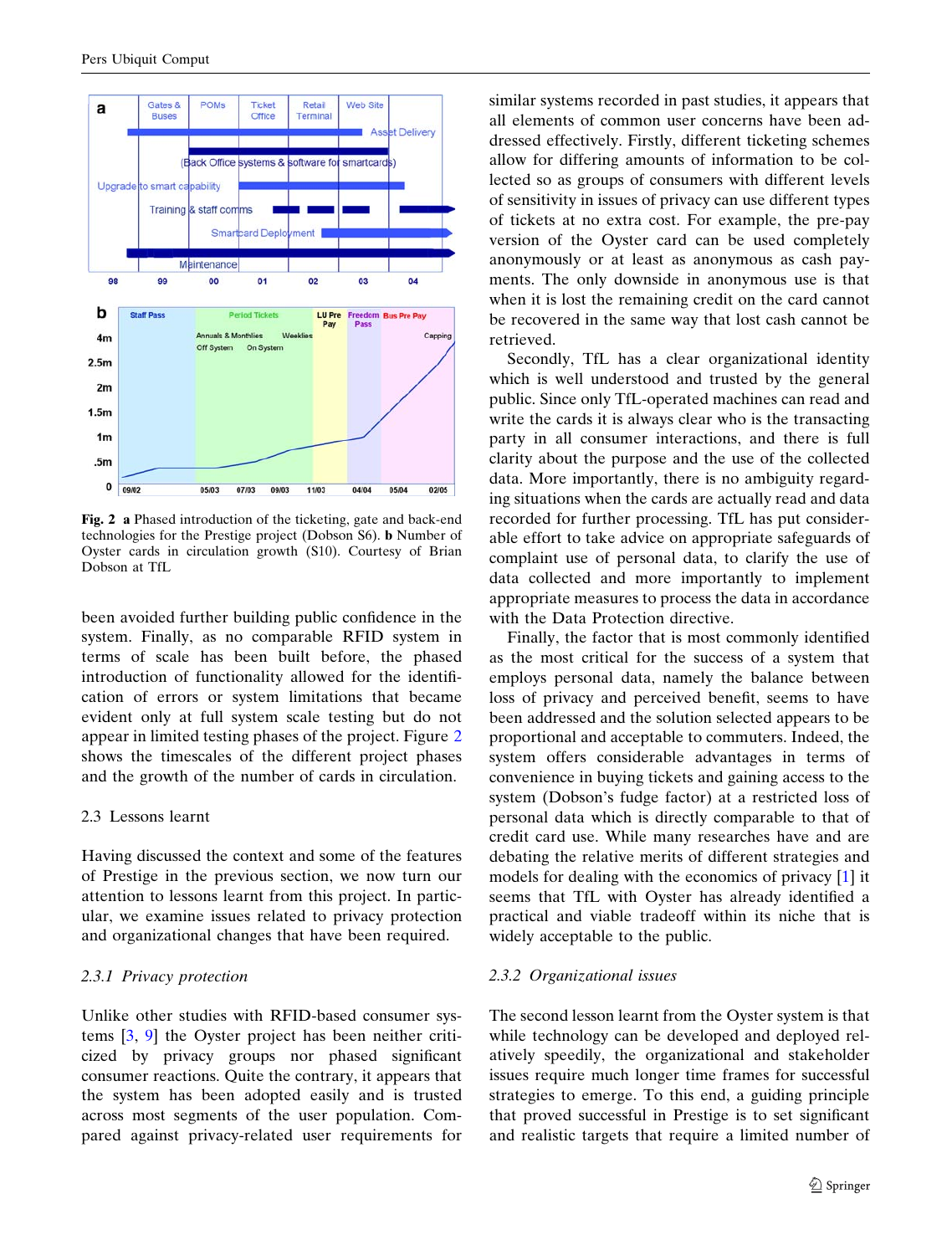changes to occur at any one time. When engaging the organization internally it is necessary to identify all the roles and processes affected and allow for the inevitable learning curve to catch up. In particular, operational staff training and internal communications are critical and the associated tasks increase in complexity with the size of the organization.

Though it may be common sense that systems that have millions of users on a daily basis should be durable and easy to use and thus designed accordingly and heavily tested, it is nevertheless unlikely that the transition will be seamless. For this reason, it is necessary to take into account that even the simplest system when operated at large scale will cause some degree of confusion that must be dealt with. Consequently, supportive measures have been in place well ahead and cater for the issues raised during the user learning curve. While this is probably an observation that is common to the deployment of any information system and might not refer particularly to ubiquitous computing systems it is necessary to make two relevant observations: first, that success depends on the details and second, that scale and transparency are competing requirements that require further attention.

## 2.3.3 Open and closed systems

One of the discussions within the Prestige project has been in terms of the relative merits of open and closed systems. We will not go into the discussion of these as it is well outside the scope of this paper, but we should note that practical experience has shown that a truly open system in this case, while it would offer desirable features and certainly allow additional flexibility in selecting potential suppliers, it would nevertheless add considerably to the complexity of the required infrastructure thus increase the overall risks to the project. A project with similar scope by the Department for Trade and Industry for general use on the rail network developed using open standards has yet to produce any usable results and is now planned to become part of the Oyster project. The solution chosen by TfL in Prestige appears to work in the current context but it is questionable whether it would be applicable in other situations. Yet, the solution implemented by the PFI suppliers is not completely closed: indeed at lower network layers the selected technologies are ISO compatible and would work well with a variety of equipment from different suppliers.

Nevertheless, at higher levels this is not the case: the universally unique identifier and addressing scheme which is the key for successful operation of the system is proprietary and remains inaccessible and undocumented. At the present time this may not raise significant issues, in the longer run it may place significant limitations in the wider usability or the interoperability of the Oyster card with other fare management systems. Seen in the light of the current inequalities caused by the IP address allocation scheme it is reasonable to assume that this could potentially become a challenge in the longer term.

# 2.3.4 Other issues

A final lesson which relates to the business case of RFID is that the investment required is counterbalanced from the expected returns. In Prestige, the total cost of the project can be accommodated within the scope of business modernization and thus allows for a reasonable business case to be developed. It is hard to imagine that such a system would be selected in the absence of a strong business case.

Finally, it is worth noting that one of the ingredients for success has been the defensive and cautious approach to the introduction of new functionality. While the implementation of RFID opened up a variety of opportunities for consumer services, the actual functionality of the system has been restricted to the essential features that fulfilled the requirements of the business case on which the system was developed. These choices allowed for technical and organizational issues to be resolved early on and in most cases before systems were made available to the public which led to a successful implementation. That is not to say that Prestige has not been aware of these opportunities or that it avoided to address them. It is primarily the case that such experimentation has been delayed until the core system has matured and after the initial risky phases have been completed. Future developments will explore system management opportunities for example system real-time load forecasting, based on the detailed data captured at the gates rather than simulations. On the consumer front, the investigation of the use of the Oyster card as a potential mobile e-payment method will be explored.

## 3 Mitsukoshi case study

The second real world RFID system we discuss in this paper is developed in the context of retailing by Mitsukoshi, Ltd. at their flagship department store in Tokyo, Japan. Mitsukoshi is a historical retailer of some size and is responsible for the introduction of the concept of the department store in Japan approximately 100 years ago. In 2005, they became one of the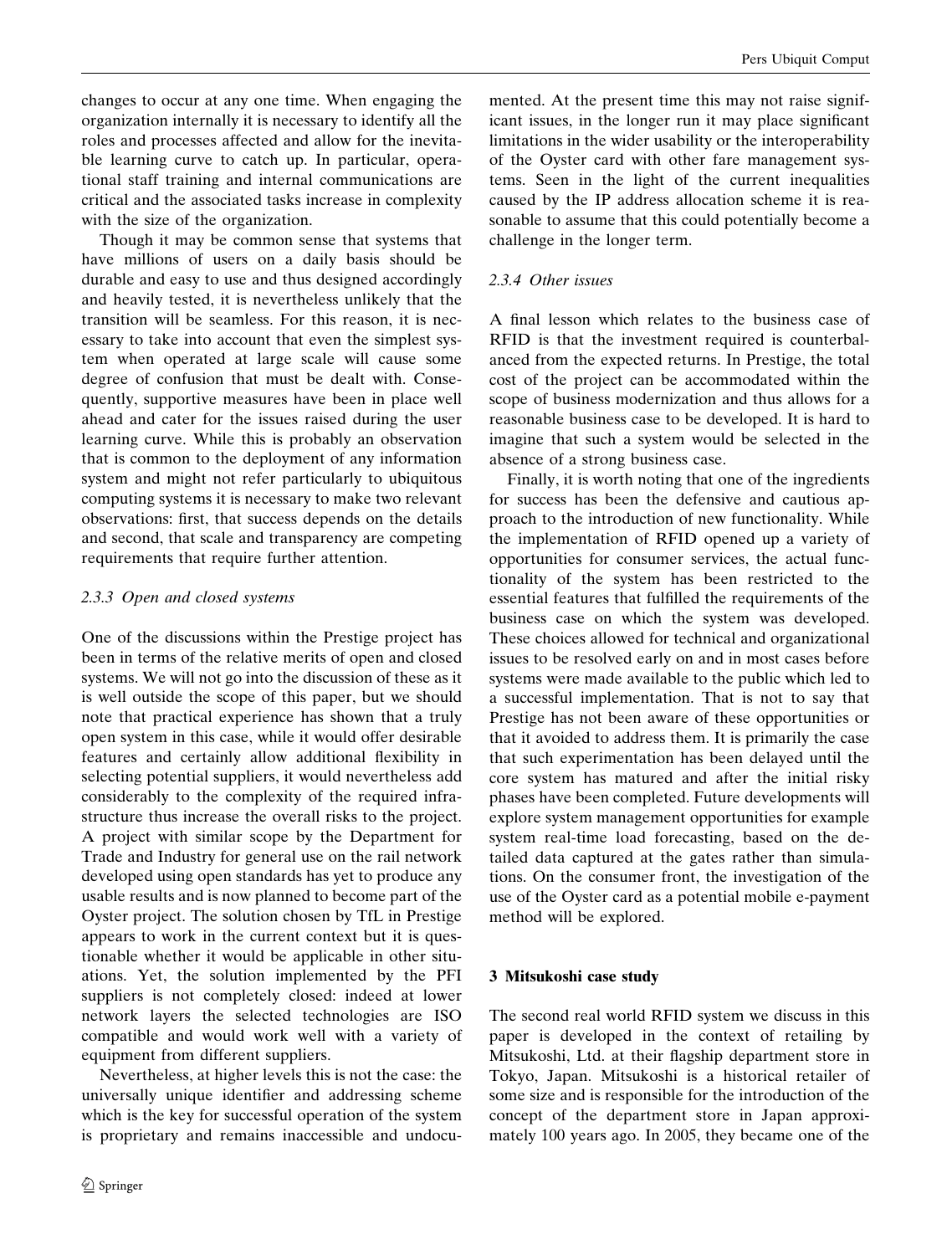first companies to implement item-level RFID tracking across their apparel sales floors. Unlike current research in the use of RFID in retail, this case refers to a fully commercial implementation driven by a specific business rationale. In what follows, we first discuss solutions to technical problems including auto identification, effective RFID reading range, system throughput and reliability, ease of use, and privacy. We conclude with a review of lessons learnt from this case study.

## 3.1 Business and service considerations

Mituskoshi was founded in 1673 under the name Echigoya, as a Tokyo-based drapery firm. In 1904 the company opened Japan's first department store and currently operates 18 stores in Japan and 24 in other countries including China, Germany, the US, England, France, Italy, and Spain [[8\]](#page-14-0). Mitsukoshi's flagship store in Nihonbashi, Tokyo is Japan's largest department store in terms of revenues.

Japanese department stores have unique strengths and service offerings. While revenue per square foot is higher compared to similar stores in other countries, it depends on expensive customer service employing a high number of sales staff. To be sure, decreasing the cost of service by reducing the number of salespeople without affecting revenues is highly desirable and would result in a considerable competitive advantage. In RFID, Mitsukoshi discovered a potential technological solution to achieve this goal and as a result instigated an investigation into this technology in 2002. This initial interest in RFID eventually led to two major pilot implementations for women's shoes between October 2004 and February 2005, and a subsequent full-scale deployment in April 2005. Following the success of this work, Mitsukoshi is extending the use of RFID to different types of services and apparel items. In addition to the cost cutting implications of this project, there has been an additional motivating factor for the success of such a project in that 2004 was the centenary of the company's first department store and as a result business units were encouraged to do ''something new'' to re-invent retail shopping.

To this end, one of the initiatives undertaken has been the end-to-end implementation of Electronic Data Interchange (EDI) and Supply Chain Management (SCM) systems using barcode with a view to ''streamline the work processes from placing orders to buying in, [which] only reduces costs and does not increase revenues'' according to Masakazu Nishida, head of Mitsukoshi's RFID project. To extend the benefits of this infrastructure and translate it into sales, RFID in all items in the sales floors was seen as the core enabling technology. Indeed, department stores sell a large variety of different items but in small quantities each, which implies in frequent out-of-stock situations and thus loss of sales. While barcode-based systems improve this situation and help manage the supply chain, out of stock conditions cannot be easily avoided because the information of items with low stock is input to the system relatively late in the replenishment process. Mitsukoshi estimated a loss of 4–8% of sales for women's apparel products and 16% for women's shoes due to regular out of stock conditions.

Moreover, sales staff spend a considerable proportion of their time outside the sales area as they often needed to visit the stockroom to check for product availability. This is often the case for shoes in particular as only a small number of sizes and colors can be stored in the physically limited retail space. So, when a customer would request a size not available on the floor, the salesperson would need to walk to the stockroom and check manually while the customer waited idle. This process could be iterated several times until the customer would make a decision and either proceeds with a purchase or not. The inherent inefficiency in this time consuming process combined with frequent out of stock conditions inevitably leads to reduced customer throughput and potentially frustrating experience. Customers may also feel less inclined to make multiple attempts to find a suitable pair of shoes so as not to force sales staff to visit the stockroom more than two or three times at most. This psychological factor places a clear constraint on the negotiation between customer and salesperson.

Last but not least, Mitsukoshi's efforts must be seen within the context of a project of national reach driven by Ministry of Economy Trade and Industry (METI) and initiated in 2003 with a view to support a variety of RFID pilot projects including retailing [\[6](#page-14-0), [7\]](#page-14-0). Mitsukoshi in association with other retailers, sector associations and information system suppliers participated in this work via a number of joint RFID pilots.

#### 3.2 Balancing requirements and capabilities

Two rounds of prototyping and testing preceded the introduction in April 2005 of full RFID-based retail management at the women shoes floor in the flagship Mitsukoshi store at Nihonbashi, Tokyo. The first pilot run for 2 months starting October 2004 and the second for 2 weeks during February 2005, both aiming to establish and quantify the impact of the system on customer service levels and salesperson efficiency. The full implementation followed soon after the end of the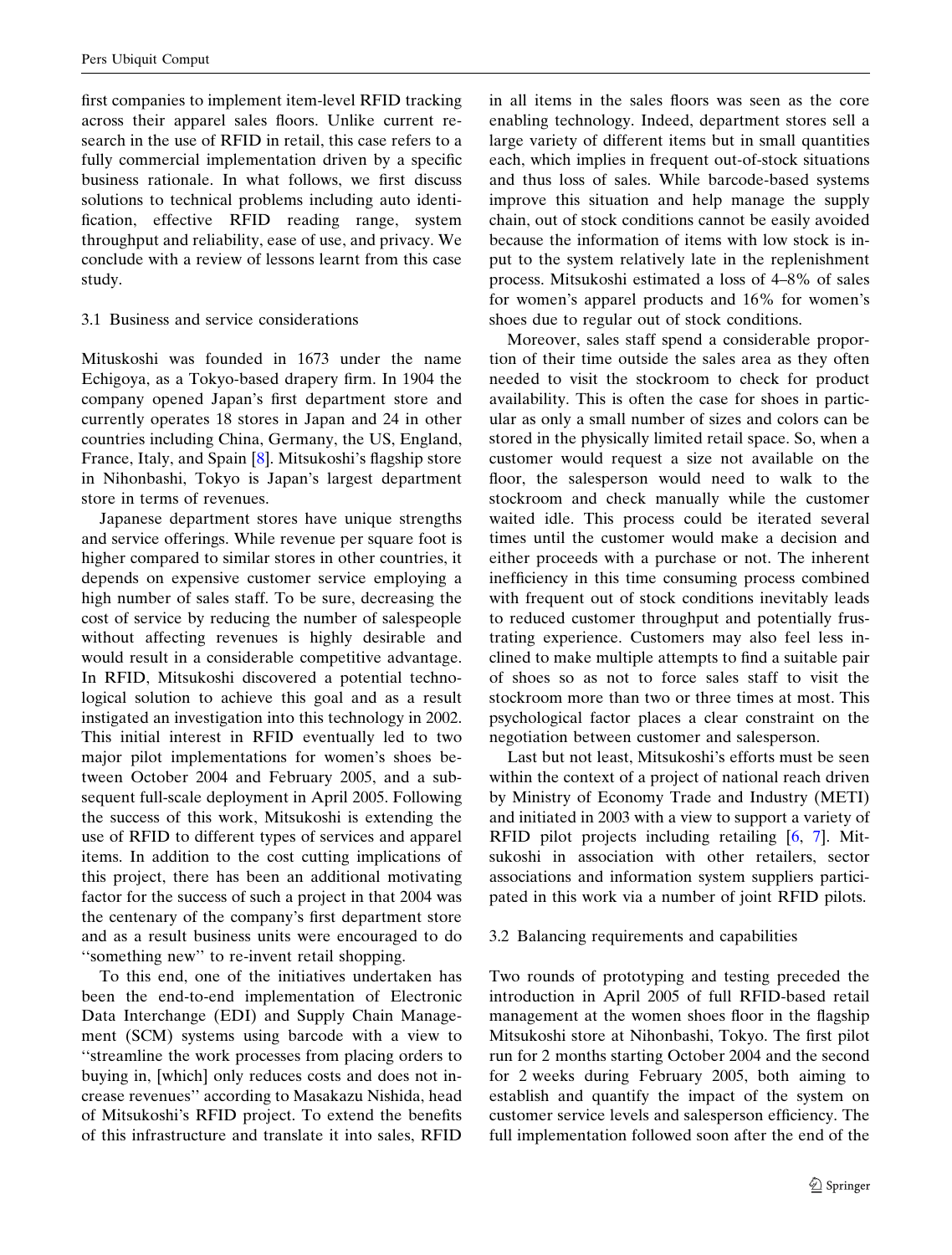<span id="page-9-0"></span>second pilot, making it one of the first major consumerfacing deployments of item-level RFID tagging in a department store. At about the same time, Hankyu Department Stores, Inc., joined the competition and deployed a similar system at a women shoes shop in their main store in Osaka, Japan.

The actual deployed system includes three applications targeting consumers, sales staff and store managers respectively. The first application allows customers to easily check the availability of a particular product using a kiosk terminal (cf. Fig. 3). The salesperson application is used to support efficient checks of the inventory and to locate particular items using a portable terminal. Finally, a store management application allows inventory maintenance and accurate recording of sales. Passive RFID tags operating in the 13.56 MHz (HF) band are attached to each shoe box by the wholesaler storing Electronic Product Codes following the EPCglobal standard [[2\]](#page-14-0) so as to uniquely identify each individual pair of shoes. When a particular pair is removed from its box for display in the storefront, the RFID tag is also removed from the packaging and affixed directly onto the shoes. The six salespeople normally working in the storefront use personal digital assistants (PDAs) and a kiosk terminal, which are fitted with RFID readers. Network based EPC address resolution services, for example EPCglobal's Object Naming System (ONS), are not used in this implementation but may be incorporated in a future system upgrade.

The kiosk terminal incorporates a computer and an RFID reader, hidden inside its cabinet (cf. Fig. 3). The PDA used by sales staff has wireless and RFID reader capabilities. A database server is used to maintain



Fig. 3 Using a kiosk terminal in the shoe floor for women: When a shoe is placed on the table, the system automatically reads the RFID tag that is attached to it and shows relevant stock levels

RFID data and inventory information and is accessible to both types of devices over the network, which is separate from the network used to connect Point of Sale (POS) equipment and transfer EDI data. This separation is required by information security considerations although it introduces a degree of inefficiency. This system design has been deployed in six stores in separate systems that do not employ a distributed database. The friction between network security and ease of use has also been a central issue in further pilots of a similar RFID-based system at the women denim floor in February 2006 as will be further discussed below.

The early business cases for RFID have been developed on the premise that the technology would enable completely automatic stockroom monitoring. However, the effective reading range of the RFID tags in practice has been only a few centimeters, which makes it unlikely the efficient implementation of such automation as storerooms occupy substantial physical space which requires a very high number of readers. Furthermore, it has not been possible to employ RFID tags with longer range because of regulatory and cultural constraints: RFID tags with larger antennae could provide the required range but it is important for shoppers that tags are small, certainly smaller than the existing price tags. On the regulatory front, at the time that this system was built passive RFID tags that operate in the 900 Hz (UHF) band and provide a suitable range were not permitted under Japanese Radio Law. This limitation was subsequently lifted and Mitsukoshi will likely consider the use of UHF tags in the future, especially Gen2 EPC compliant tags.

In order to palliate the effects of the limited reading range and still address the requirements of the business case, Mitsukoshi opted for a modified business processes that involved some degree of manual intervention: RFID tags attached on shoe boxes are read at the time they are shipped by the wholesaler. When received, shoe boxes are placed in the stockroom and the system bulk updated with the data supplier by the wholesaler. When a pair of shoes is sold at a later time, the salesperson involved in the transaction presents the tag to a reader at the POS which updates the system with the sale event. Inventory maintenance is then based on the data collected in this way at the POS.

Another implication of the limited range of the tags is that first they have to be attached on the outside of the shoe box since the box is much larger than the tags' reading range. Then, when a pair of shoes is removed from their box and displayed, the RFID tag should also be removed from the box and re-attached on the shoes. To facilitate this manual process, RFID tags are placed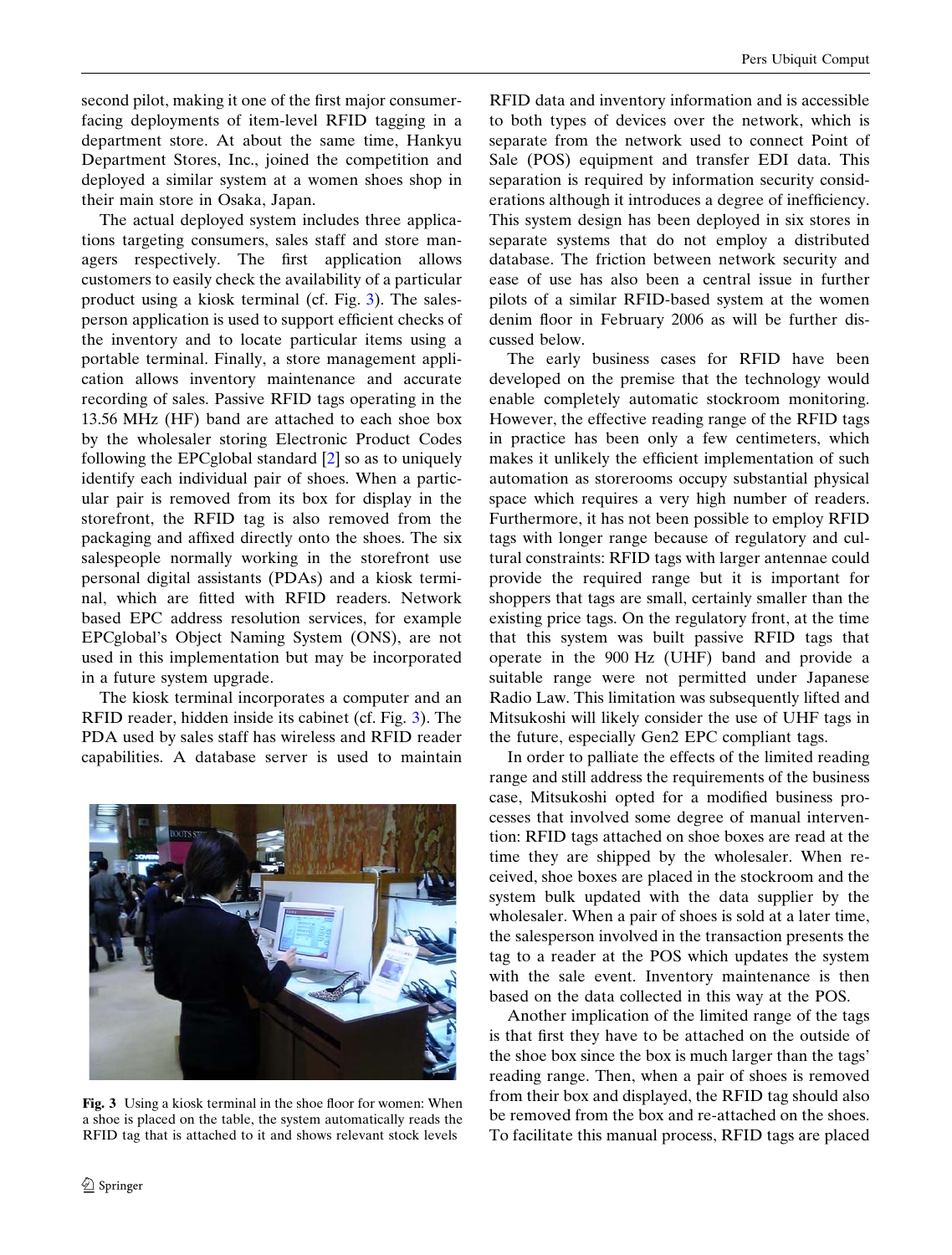into plastic envelopes that are attached onto shoe boxes. RFID tags also have hooks so that they can be easily attached to shoes using the string of the price label. In practice, this process has to be carried out in a few cases only as the pairs of shoes that are displayed at the storefront are generally sold last. When such a pair is sold, sales staff simply remove the RFID tag from the shoes, present it to the reader, and retain the tags for reuse.

Given the actual limitations of the technology it may seem that it offers only few extra benefits compared to barcodes that could also be used to support a similar scenario. Nevertheless, even the relatively less significant advantage of RFID to not require line of sight appears to have positive consequences and reduce the burden on sales staff and customers alike. When customers want to check the inventory of certain shoe, they only need to place it on the kiosk cabinet. Nevertheless, achieving this apparently spontaneous reaction requires careful system tuning and a highly reactive system that integrates visual and auditory feedback.

Use of RFID can also help avoid some common sources of inventory inaccuracy. For example, RFIDbased systems can easily detect double (or multiple) reads as each tag has a unique identifier and the system will not confuse duplicate reads of the same identification number as two separate boxes. In contrast, barcodes only encode information about manufacturers and product types only and cannot distinguish individual items.

## 3.3 Lessons learnt

Two pilots conducted in store with customers gave early indications that the system would not actually be used in the way intended initially. Testing uncovered mismatches between system features and business practices, and also played an important role in the system adoption process. During the period between the pilot end and full deployment, the system was further modified so as to better meet the observed behaviors and use. This deployment led to a substantial increase in sales which was attributed directly to the new system. As a result, the RFID approach was deemed a success and work is underway to extend its reach across all apparel sectors.

## 3.3.1 User interaction

Early on in the pilots it was observed that both the PDA and the kiosk terminal applications were not used as intended. In particular, PDA-based applications designed for sales staff were rarely used in practice, and the kiosk which was thought of as a selfservice point for customers did not attract any interest at all. Moreover, sales staff considered the kiosk of particular benefit to them and so they abandoned the mobile terminals.

The PDA-based application had a number of usability problems and did not facilitate the type of tasks a salesperson must perform. The devices are too big to fit in the suit pocket (sales staff are rather formally dressed, cf. Fig. [3](#page-9-0)) and require use of both hands. The limited battery life also created problems as the salesperson was required to set the device in standby mode often to prevent it from expiring. The PDAs employed require 11 s to wake up from standby and successfully establish a wireless connection, which is too long to wait when a customer is engaged and caused an awkward situation. PDAs were also too sensitive for use on the sales floor and indeed during trial two of the seven devices were involved in accidents and stopped functioning. The option to use ruggedized devices is not appropriate as they are too heavy and cumbersome in this context and do not conform to the sense of elegance that must be conveyed by sales staff. The kiosk provided an alternative for checking the stock and soon sales staff came to realize the benefits of using it, especially during customer interaction and a sales pitch.

While the kiosk application was very well developed and easy to use, consumers nevertheless avoided using it themselves. This does not have to do with narrow considerations of usability as this was clearly not a problem, but rather had to do with their perception of the type of activity they were involved in: ''All in all, they come to buy products. Using a personal computer at a place surrounded by products is rather... Well, [customers are] not in such a state.'' Instead, customers became aware of the new capability and would ask more frequently the sales staff about availability of items and sizes. Using the kiosk, sales staff are able to check inventory 3.1 times per customer on average which is a considerable increase compared against the 1.7 times per customer on average that they would visit the stockroom before the introduction of the system. This increase has direct impact on improving the ''hit rate'' and thus more sales. The length of a session with a customer however has remained the same, approximately 12 min. As a result of the improved rate of closed sales, staff developed positive attitudes and encouraged the full deployment of the RFID system. This is despite the fact that at the beginning of the trials consultation with staff indicated that they did not expect the system to have a particular positive impact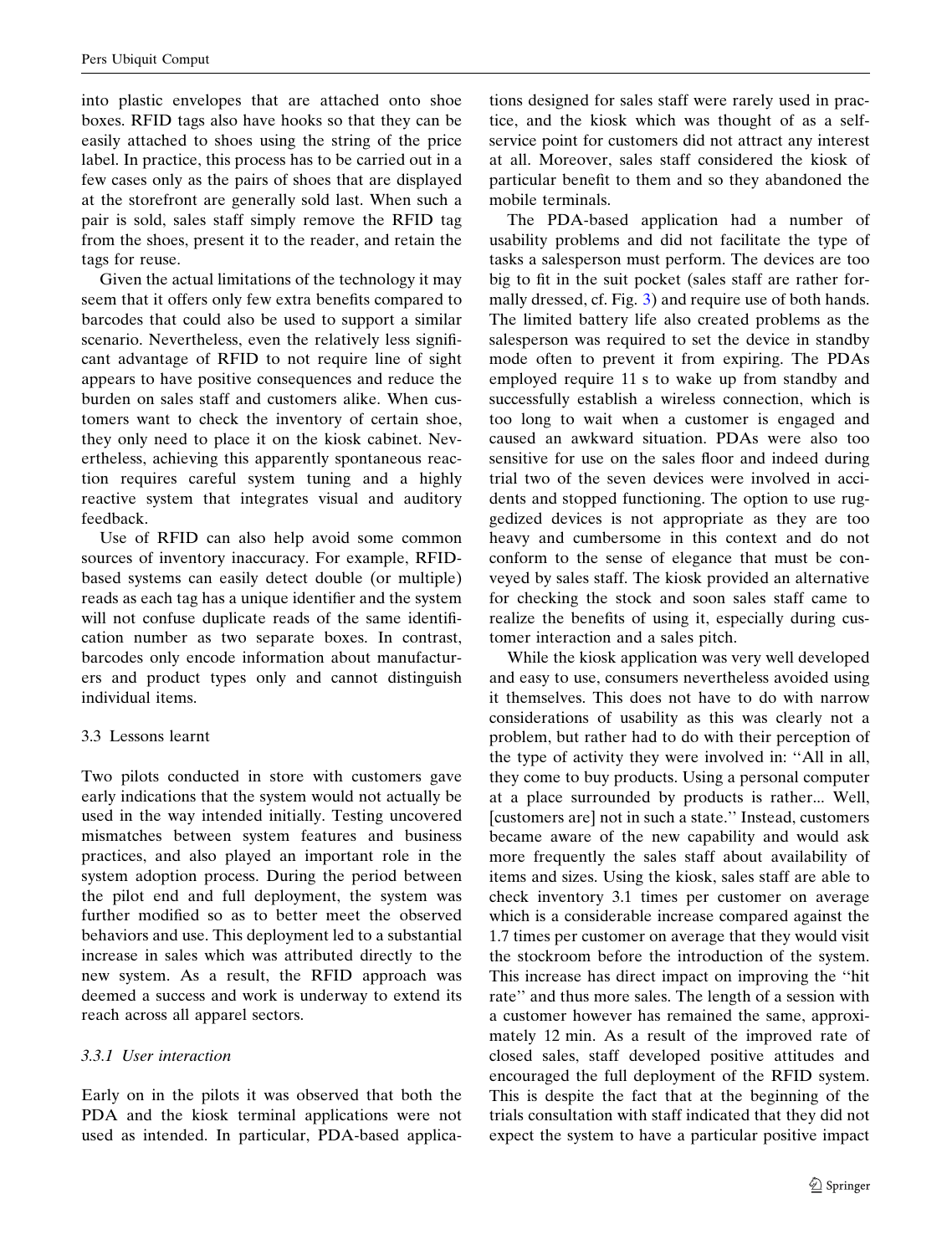in their work: ''Before the introduction [of the system], sales staff thought it was impossible to serve customers using such a system. They thought running to the stockroom makes customer service pleasant.''

They also expected customers to ask them to check the stockroom anyway, something that was not observed at all. This expectation was based on the fact that the normal operating mode at the time was for sales staff to use a pen and paper system to track of out-of-stock items. This system was very prone to inaccuracies and so customers, based on their experience, tended to doubt the information held there and frequently request that stock was double-checked anyway. Therefore, sales staff expected that the new system would still cause the same response to consumers and would be unable to remove the overhead of traveling to the stockroom. Early on during the pilots, it became evident that customers trust the information on the computer screen more than that recorded in the notebook and they did not ask for further checks. Moreover, because of the speed of inventory checks it became possible to embed interactive information retrieval sessions during customer sessions held in front of the kiosk. Sales staff came to believe that such interactivity better facilitates and indeed accelerates customer interactions. Thus, sales staff embraced the new system with enthusiasm and supported its deployment with urgency.

To be sure, initial system designs lacked features that subsequently were seen as core functionality to support effectively a variety of business processes and different customer profiles. For example, an early version of the system could not support layaway and back-ordered items that are both significant components of the department store service offering. Marking a product as layaway or back-ordered implies that this particular item must not be sold to another customer. The interim solution developed by sales staff was to record ''dummy'' sales for the requested items, a fact that was confusing to the system and others. Later versions provided mechanisms for handling such actions explicitly. A second limitation discovered through trials was that the system did not support a particular kind of search that is very important for a specific type of customer, namely those looking for very small or very large sizes. Such products are rarely available for the majority of shoe types, and so it becomes particularly difficult to assist such customers and even then sessions can be particularly protracted. Another mechanism incorporated before full system deployment allows these customers to specify their size and retrieve all available shoes.

The introduction of RFID had a clearly positive effect on the performance of the store as revenues increased by between 10 and 20%, a fact that can be directly attributed to the new system and the efficiencies it facilitates both in terms of service provision and product replenishment. Based on this experience, Mitsukoshi is expanding RFID deployment across stores and services. In February 2006, they concluded a pilot for designer denim which is similar to the shoe case in that products are relatively expensive and have a wide variety of sizes and designs. This pilot did not only replicate the experience of the shoes shop but introduce a number of new applications including smart shelves that display real-time inventory updates (Fig. 4); intelligent fitting rooms providing handheld RFID readers that allow in situ inventory checks; and so-called concierge services that employ active RFID tags to identify customers and to provide personalized customer services.

Sales staff were initially similarly skeptical about the utility of the system since contrary to the shoe shop customers do not ask for stock checks as frequently. Moreover, the installation of electronic displays on the shelves raised concerns about negative effects to the store ambience which is a critical factor in attracting customers. The pilot changed these perceptions and sales staff now consider the positive aspects to outweigh any potentially negatives. This change in attitude was primarily due to two factors: considerable improvements in the efficiency of replenishing shelves and second, because the smart shelves allow staff to



Fig. 4 Smart shelf showing the stock status on a color electronic paper display. RFID readers are embedded in the shelf to monitor the presence of jeans. White numbers indicate sizes that are available on the shelf. Green numbers indicate sizes that are not available on the shelf but available in the stockroom. Sizes that are unavailable are not shown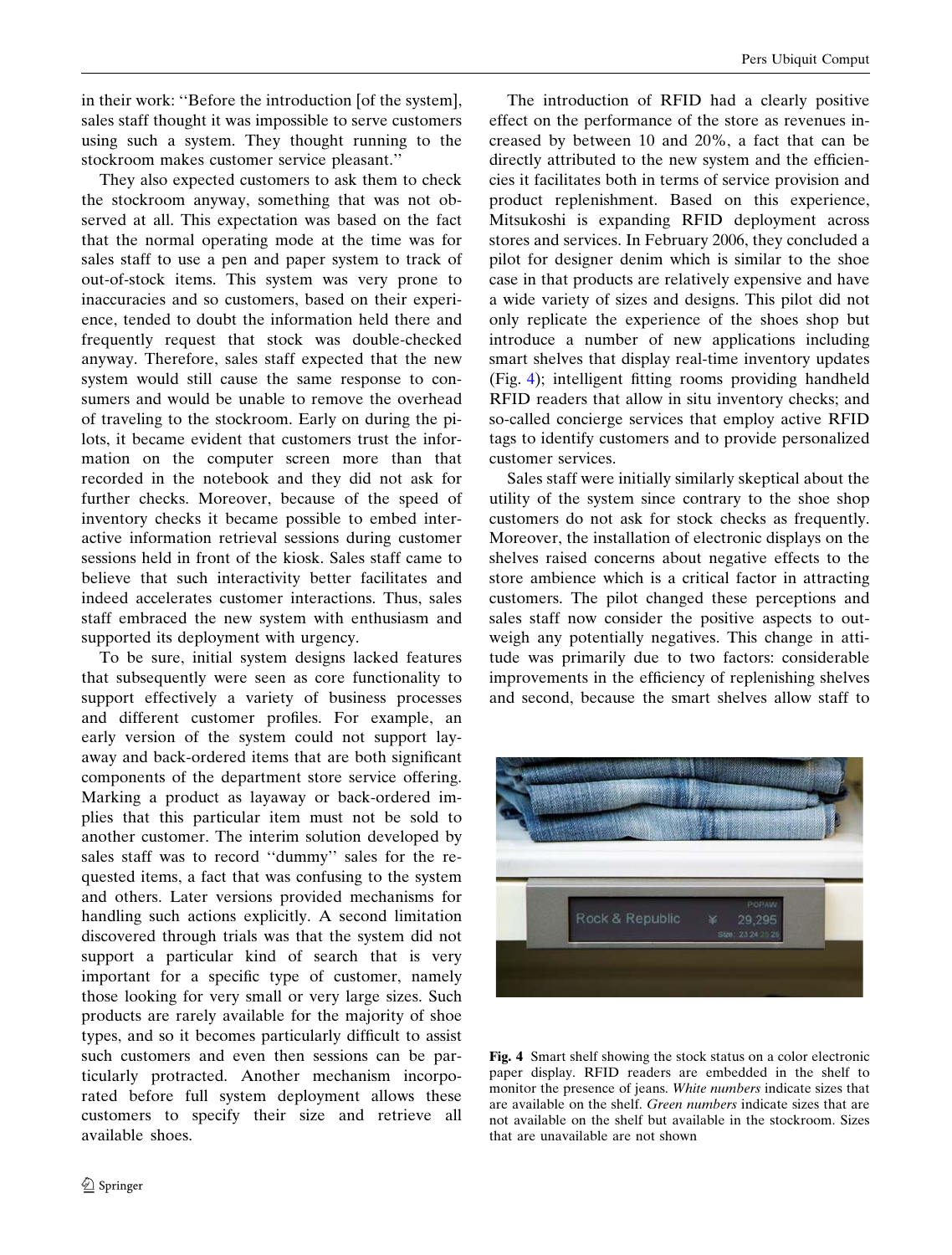easily establish what products are available either on the self or the stockroom and thus allowed them to recommend alternatives with very little effort.

Concierge services have been the most challenging area of experimentation and have received mixed reviews. In pilots, active RFID tags were used to track 50 customers in their visits to the store. Staff used 13 stations installed at various locations within the department store to track customers. Also, when customers required assistance they could push a button on their tag to notify a salesperson who would respond. Tags were also used to identify the location of the customer and send SMS messages to their mobile phone with related information. Nevertheless, this use of RFID introduces complex privacy issues which are hard to deal with. This experiment should be seen as an early attempt to explore such ideas in a limited way. Consumers involved volunteered to use the service which was designed to adhere to the Japanese RFID privacy guidelines [\[7](#page-14-0)] and the tags were returned when customers left the store. This pilot produced mixed results and it is expected that considerable further development will be required to assess the feasibility of this approach.

#### 4 Lessons from the real world

We conclude the discussion of real-world deployments of ubiquitous computing by attempting to identify common threads and considerations between the systems discussed. We find that there are certain similarities in the development and experience of the two projects which have significant implications for the success of ubiquitous computing in the real world. Nevertheless, we must question whether these issues are uniquely related to the characteristics of ubiquitous computing or whether they are common considerations for any information technology when facing the realities of the world at large.

The first commonality between the two projects is the fact that considerable organizational changes had to be put into place before it was possible to even consider the use of RFID. Indeed, RFID implementation leads to significant increases in recorded information that becomes available within the business. While at first sight this appears to be a positive development which can be turned into competitive advantage, it also places considerable burden on the business information systems which have to be modified and extended so as to cater for the requirements of the new data streams that must be managed. Appropriate preparations including significant investments in

new infrastructure is then a necessary (and costly) first step which has to be completed well before any actions are taken towards RFID implementation. Failure to do so, cancels out any potential benefit, as recorded data will not be turned into useful information that can provide concrete business benefits. In fact, preparing the ''traditional'' IT infrastructure for RFID can represent the majority of the cost associated with deployment of RFID.

However, where organizational constraints appear to play an even more central role is in preparing staff to deal with the new situation created by the introduction of RFID. Indeed, the availability of RFID forces a fundamental transformation on the way service offerings are presented and supported, a fact that demands changes in business processes across all levels of the organization. Clearly the most visible impact of this is in the client facing aspects of service provision where RFID and associated embedded devices are directly involved and clearly visible. In both cases examined, the design of client service space (underground stations and retail space correspondingly) had to be changed and new equipment introduced, and as a result these modifications are hard not to notice. Nevertheless, perhaps the more complex changes were those that affect supporting business processes. As discussed in detail in previous sections these primarily relate to organizational learning and exploiting the new data for better planning and increased operational efficiency.

Another lesson that appears to be shared between the case studies is that of controlled introduction of new features and innovations. While from a purely technical perspective there are no significant challenges in completely reinventing the user experience, in practice this would imply a considerable risk for business as clients would be confronted by an unfamiliar situation. Instead, in both cases the new systems have been first developed as optional additions to current practice, then acquired features that require support by staff, and finally developed into independent client activities (or are expected to follow this route in the case of Mitsukoshi). This slow growth approach allows for the management of the unexpected behaviors and practices that could not have been predicted in a laboratory setting and required piloting in the actual operational environment. This is because such behaviors come as a consequence of user context the expression of which is clearly restricted in artificially set up situations. Indeed, since ubiquitous computing affects the everyday, it is reasonable to expect that a considerably larger variety of behaviors would appear due to the freedom allowed in the use of the system. Dealing with the consequences of this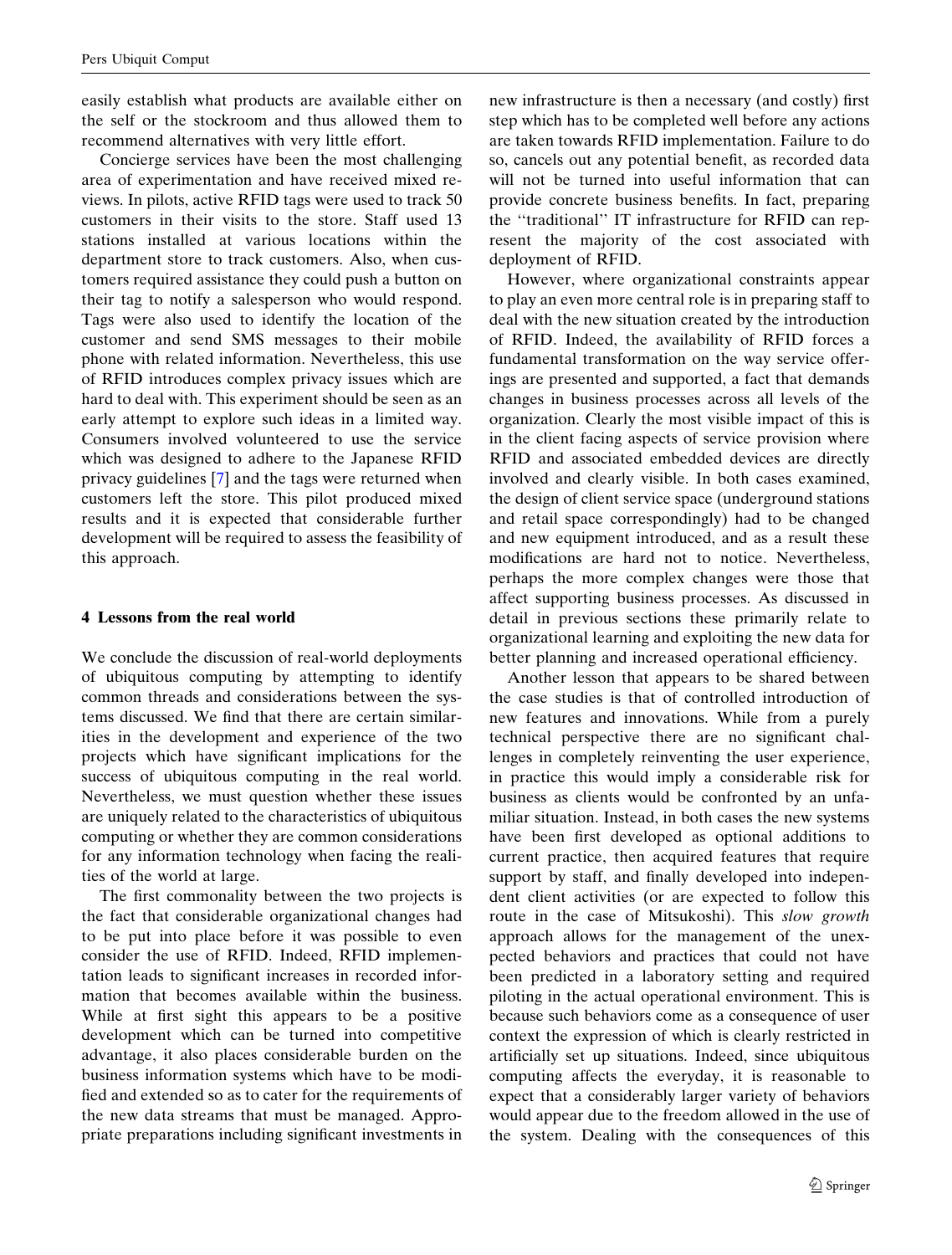diversity requires smaller or more extensive changes which can potentially overwhelm the system designers if they are to be implemented concurrently. A phased approach allows for such changes to be addressed gracefully.

Observing unexpected or unintended user behavior is of course not a unique feature of large scale ubiquitous computing installations. Of course, every new computing technology creates such unintended uses but the situated nature of ubiquitous computing opens up many more opportunities to do so. This fact has been increasingly recognized in research but the experience of the projects discusses here raises further questions regarding the potential expectations from small-scale studies which are prevalent in the field. Generalizing findings related to attitudes and observed behaviors when they are based on a few prototyping iterations, an artificial setting and a limited user population, do not appear to provide adequate descriptions of the situation at hand and are unlikely to provide any long term solutions on note. Indeed, both cases indicate that attitudes and behaviors evolve in time and while living with such systems, and user understanding and attitudes adapt as the system becomes part of the everyday. Clearly this is a challenge for research as such work has to be accommodated within shorter timescales that may not be able to capture the characteristics of the evolving relationship between users and system.

Such a cautious process of iterative refinement with incremental adaptations seems to be more successful in practice. This approach can be seen as to somewhat temper visions of the disruptive nature of ubiquitous computing with respect to previous paradigms. Instead, ubiquitous computing is seen to depend on and to build upon previous generations and to evolve naturally—effectively transforming all computing into an element of ubiquitous computing. As the novelty factor wears off, ubiquitous computing systems appear to be appraised on the basis of their functionality and actual benefits rather than on the basis of excitement towards what is new and different.

Of course, real world applications have to deal with the realities and the mundane details of practical matters: one such issue that stands out is the economic and business feasibility of any such system. What has been a welcome finding is that the costs associated not only with the actual technology investment but also all related organizational and business costs can already make such early ubiquitous computing systems viable. In fact, the cost of RFID deployment itself seems to be only a small proportion of the overall technology cost, with the best part of the overhead relating to the modifications to physical places and objects that have to be made to accommodate its use. It is not the RFID technology itself that costs but rather embedding it into objects and artifacts.

Nevertheless, when looking closer at the financing of such projects one issue that appears to stand out and have considerable implications for research is the argument between open and proprietary systems. Open systems are seen by many as the enabler of shared, global infrastructures which can trigger the shift to wider popularity for ubiquitous computing, much in the spirit of the changes brought about by the internet. If ubiquitous computing is to be open to all for participation and to gain global reach, then clearly, membership must be based on such open specifications that are part of a well regulated and equitable management system.

To be sure, the two projects reviewed here have made different choices in this respect. These choices are not arbitrary nor they represent a prejudiced attitude of the organizations involved, but rather reflect the economic realities and perceived benefits and costs of the available solutions and their operating context. In the case of Mitsukoshi, the emerging EPCglobal standards are selected as the foundation for their system. These are open specifications, managed and developed by a long-established industry association with global reach, which furthermore is a collaborative venture between market sectors and nations. A perceived critical benefit of the use of this system is its support by many different vendors but most importantly the need to automate the exchange of business information across trading partners along the supply chain. This later issue is a critical one and has also played a central role in the development of the internet. Indeed, the cost saving or business incentives gained from sharing or exchanging information appears to be as important for ubiquitous computing as it has been for the internet and ebusiness.

On the other hand, closed and proprietary systems have considerable potential performance and cost advantages that can make them attractive candidates in many situations. For example, if there is no need for coordinating or federating trust domains it makes sense to use a closed system using symmetric cryptography rather than deploying a managing a full public key infrastructure. In addition to having a simpler architecture and management overhead this approach would also have considerably lower computational requirements which can be a critical advantage taking into account the resource constraints of RFID tags. Since there is no requirement for exchanging or shar